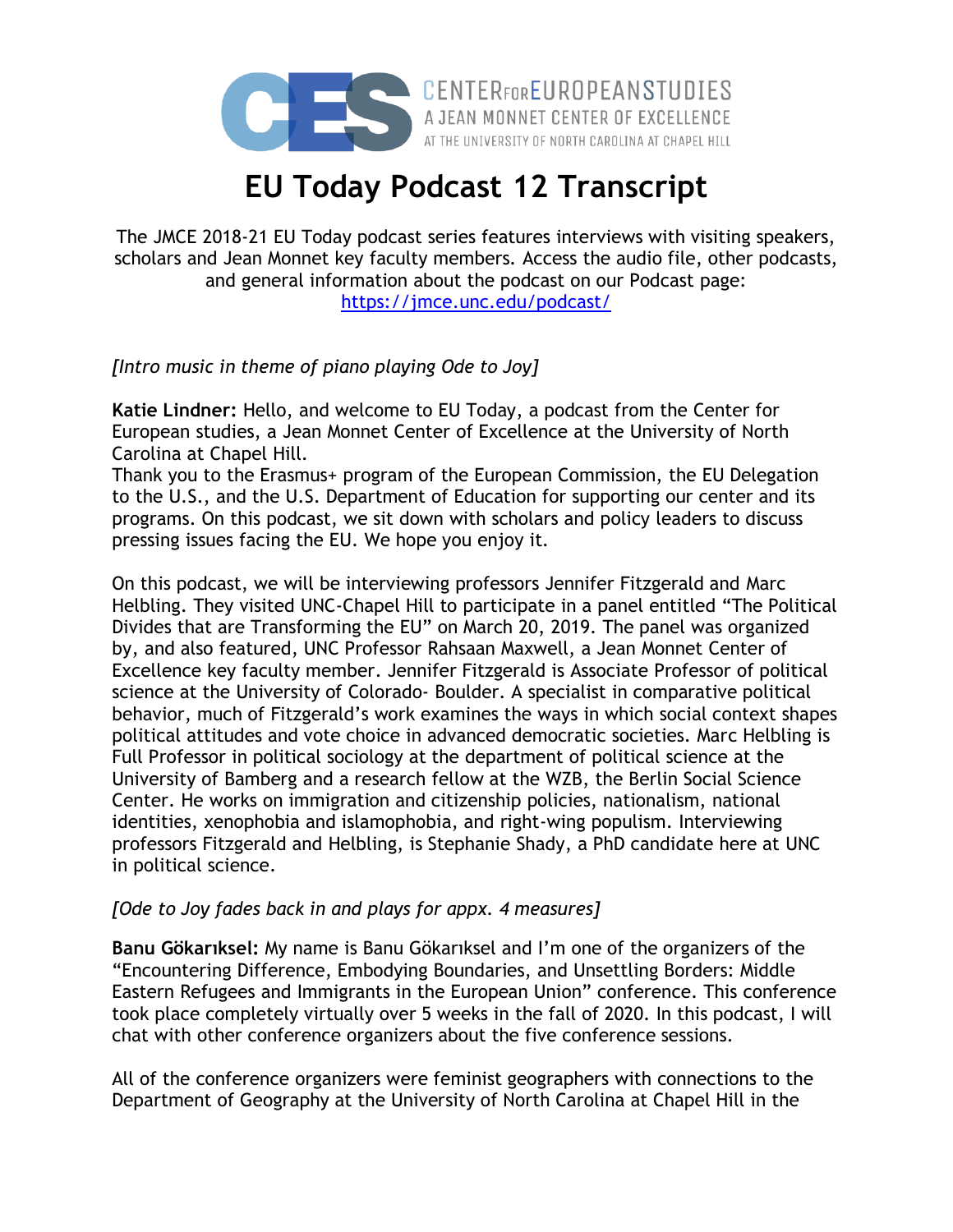

United States. I am Professor of Geography and have been at UNC since 2005. My scholarship primarily focuses on politics of bodies and everyday life in Turkey. Dr. Nathan Swanson and Dr. Devran Koray Öcal received their PhDs at UNC Geography; Lily Herbert, Suad Jabr, and Betül Aykaç are currently working towards their doctoral degrees in UNC Geography.

AT THE UNIVERSITY OF NORTH CAROLINA AT CHAPEL HILL

The main conference sponsor was the Center for European Studies, a Jean Monnet Center of Excellence. We would also like thank UNC Global Research Institute (especially Peter Coclanis), the College of Arts Sciences, particularly Senior Associate Dean for Social Sciences and Global Programs Rudi Colloredo-Mansfeld, UNC Center for Middle East and Islamic Studies, Duke-UNC Consortium for Middle East Studies, and UNC Department of Geography.

Unsettling Borders was an interdisciplinary and international conference. Our goal was to explore how refugee experiences provide insights into the production of difference, boundaries, and borders by unsettling established understandings of identity, statehood, and territory. With this conference, we aimed to respond to the political context in which prolonged wars, political destabilization, the climate crisis, and economic downturn in the Middle East have caused unprecedented levels of displacement of people internally and to neighboring countries. Syrians, Iraqis, Palestinians, Iranians, and Afghanis have been displaced in especially large numbers. Many of the displaced have been seeking asylum in European Union member states, leading to what has been labeled a "refugee crisis" in popular media and political discourses over the past decade. This language of crisis has animated racist, antirefugee, xenophobic, and Islamophobic policies and discourses that target Middle East-origin asylum-seekers and refugees and that construct a "Europe" under threat of (and in need of protection from) an "invasion" of Europe's political, cultural, and racial Others. Rising right-wing political movements have capitalized on and fueled these deeply rooted sentiments across Europe. The EU has adopted policies that seek to limit the number of asylum seekers by increasing surveillance and policing of its borders, leading to "fortress Europe" and turning the Mediterranean Sea into a deathscape. At the same time, EU countries have continued to build bureaucracies for "weeding out" those "deserving" refugees from those who are judged unworthy of this status, and governments have started to implement increasingly stringent requirements to qualify for settlement and integration programs. In a 2016 agreement between the EU and Turkey, Turkey was to receive funding to keep Syrians in the country and to prevent them from going into the EU, thereby extending to West Asia the sorts of processes that have externalized the EU border into North Africa. Taken together, these practices are actively remaking boundaries and redefining the borders of Europe.

Our approach has been informed by feminist political geography and feminist geopolitics that foreground how boundaries, borders, and territories are made through differentiated bodies and embodied practices. We also engage critical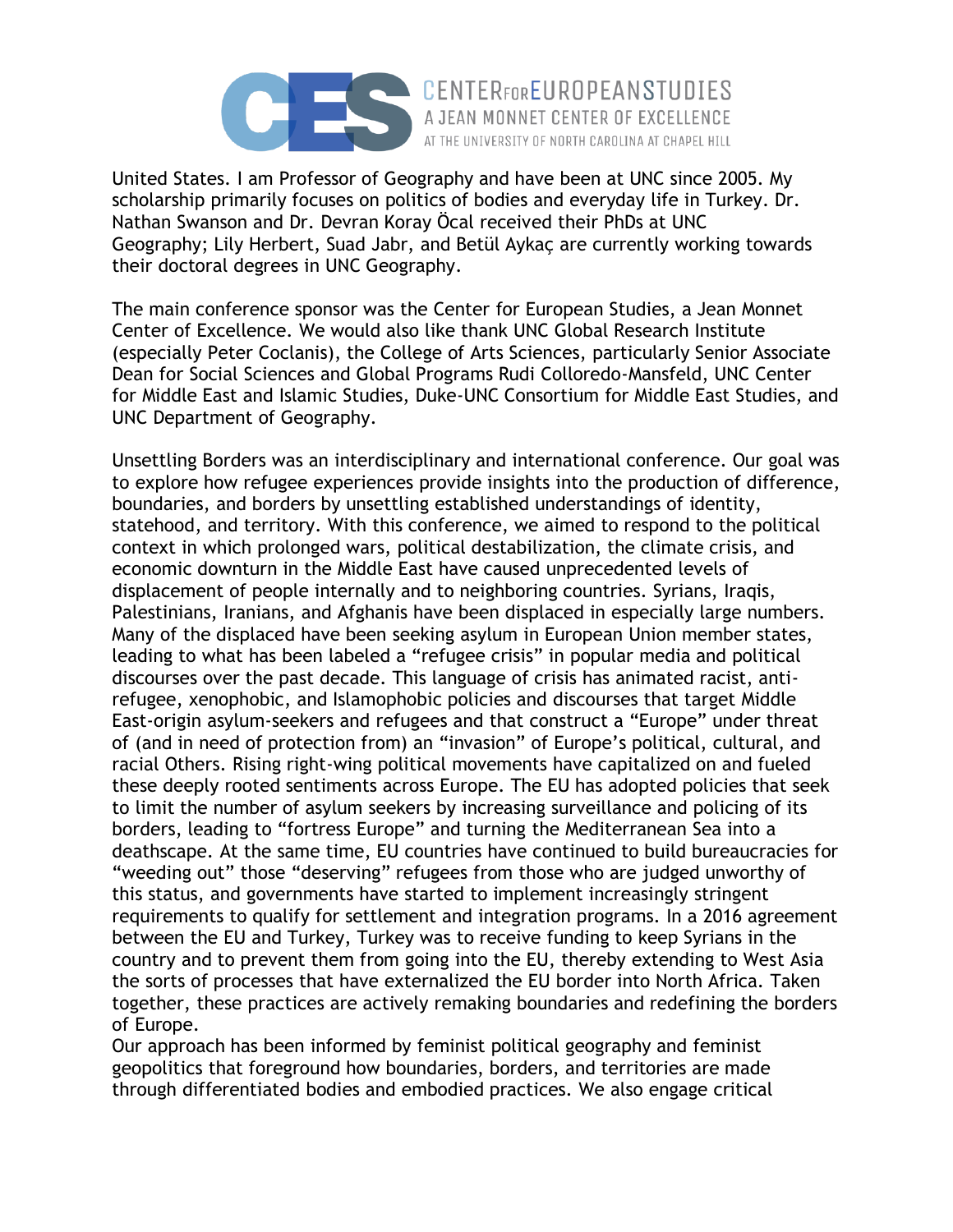

migration and refugee studies and critical race theory combined with feminist theory to think through the production of racialized, gendered, and sexual difference and the coloniality of global migration regimes.

AT THE UNIVERSITY OF NORTH CAROLINA AT CHAPEL HILL

The conference explored questions about who refugees are and how they position themselves (or find themselves positioned) within systems of power operating at multiple scales and across a variety of spaces. We centered the embodied Middle Eastern refugee experiences to understand and theorize subjects, political spaces, and technologies of governance along and within the borders of the EU.

Rather than treating queerness and racialization as marginal or exceptional, this conference positioned them as starting points for analysis. We questioned the formulation of a "refugee crisis" and instead locate problems within nation-building and state-making practices that create hierarchies among people and define enemies and undesirables. Our aim in this approach was to acknowledge the full humanity of refugees and to explore refugee lives and subjectivities that exceed their designation as a refugee and that cannot be reduced to this status. This meant pushing beyond understanding refugees only through the lens of displacement, violence, trauma, loss of home, and waiting in uncertainty. These are certainly crucial parts of the refugee experience. But refugees also experience love, build intimacy, form spaces of belonging, make new homes, navigate complex, multiscale systems of refugee governance, and build lives, even in hostile environments. They encounter state officials, NGO workers, neighbors, and other refugees and immigrants, and they build valuable knowledge. Their subject positions are shaped by the interactions between these experiences and their gendered, ethnic, sexual, racial, classed, age-based, religious, and political differences. Interactions with refugees also transform those who come into contact with them, just as they transform the spaces that they travel through and that they inhabit.

We explored these topics in five events. The first panel was about Queer Refugees/Queering Refugee Studies (October 9, 2020). The second was about the documentary film Midnight Traveler. The third panel focused on Racialization of Refugees in the EU (October 23, 2020). Fourth aimed to rethink Border Regimes and State Technologies/Mechanisms in the EU (October 30, 2020). The conference's last session was a roundtable that brought scholars, activists, and refugee organizations together to discuss Learning, Teaching, and Community-Building with Refugees. (November 6, 2020).

Over the five weeks that the conference took place, over 260 people participated, and our speakers and participants were from many disciplines (geography, anthropology, women's and gender studies, film studies, German studies, Asian studies, sociology) and were located in different countries.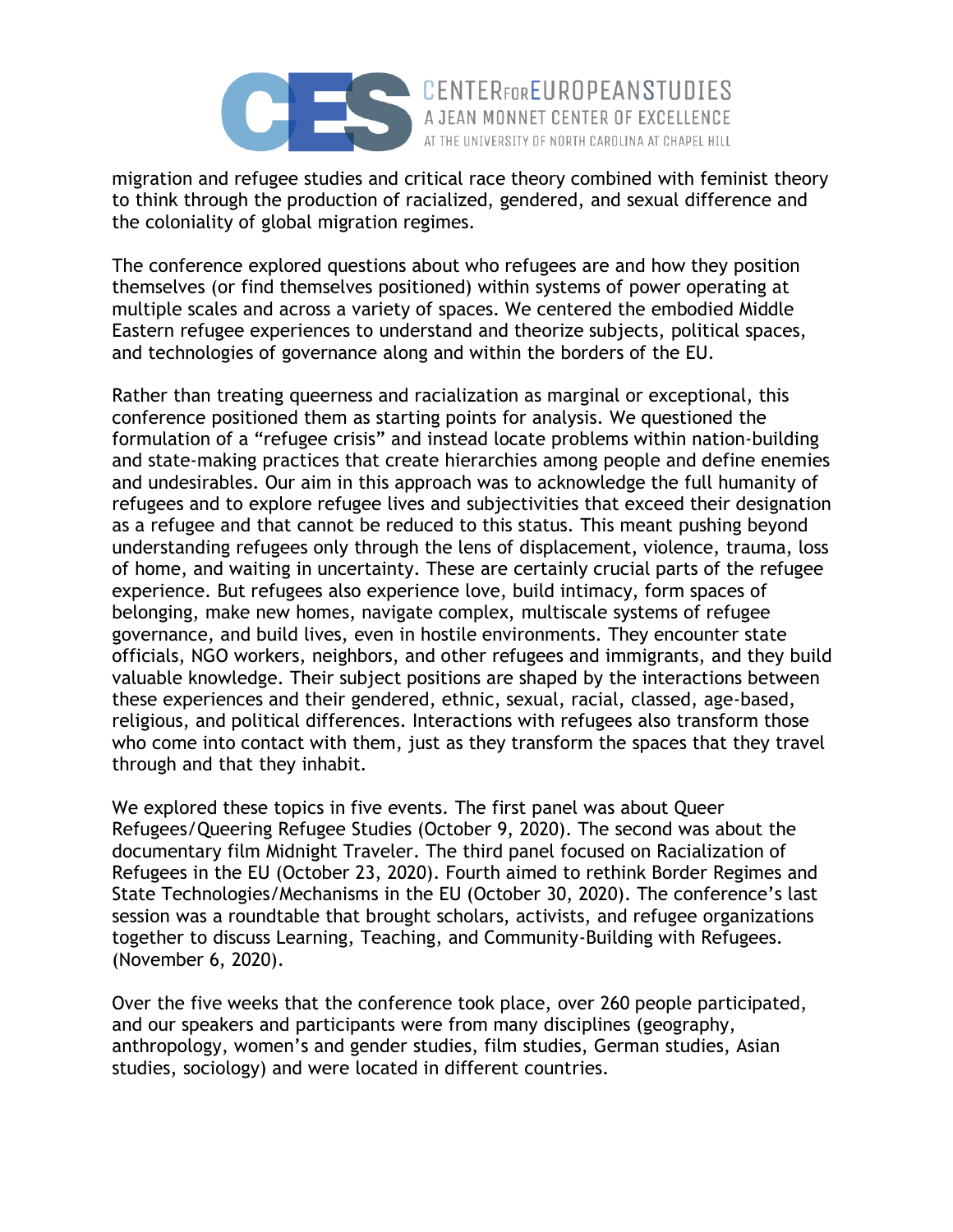

Our first panel of the conference was "Queering Refugee Studies." Suad Jabr presented in the first panel and played a key role in its organization as well. Could you introduce yourself, Suad?

AT THE UNIVERSITY OF NORTH CAROLINA AT CHAPEL HILL

**Suad Jabr:** Certainly! My name is Suad Jabr, and I'm a second-year student in Geography here at UNC Chapel Hill. My research focuses on queer Middle Eastern refugees, as well as the narratives and self-fashionings that they take up to strategically navigate political systems of asylum and immigration.

**Banu Gökarıksel:** Could you share a little bit about the goals of the panel, "Queering Refugee Studies?"

**Suad Jabr:** Certainly, so a big impetus for this panel was to really place queer refugee experiences and queer refugee studies at the forefront of much larger conversations about political asylum global or transnational perceptions of queerness and also overlapping systems of governance. So rather than treating queer refugees as exceptional or marginal to refugee studies, we really wanted to explore how queerness is central to the formation of refugee subjects, border regimes and state technologies.

**Banu Gökarıksel:** Could you tell us a little bit about the presenters?

**Suad Jabr:** For this panel we were joined by Elif Sarı, Dr. Sima Shaksari, Fadi Saleh, Dr. Begüm Başdaş, and myself, Suad Jabr, and you can learn more about them via our twitter or by looking more at our website (https://jmce.unc.edu/unsettlingborders/).

**Banu Gökarıksel:** What were the main ideas you are taking away from this panel? What were the questions you found interesting? I remember this was a very lively discussion.

**Suad Jabr:** I was really surprised at how easily all the topics and presentations fit together, and I think all of the presenters were pushing for these interrelated interventions, and critiques of how we really consider and study or work with queer Middle Eastern refugees. And I think one of the framings that was really crucial was this question of "How do we advocate for queer refugees without also simultaneously making them targets?" When they're already living in precarious situations, what does it mean to bring attention when sometimes visibility also can result in a greater feeling of danger, danger in reality and in lived lives. And so, as we were framing that and thinking through this, I think all of the panelists really reflected on some important questions about how these conditions come to be int he first place. So in talking about how do queer Middle Eastern refugees have to narrate themselves after seeking asylum and resettlement, we were finding that several of our panelists talked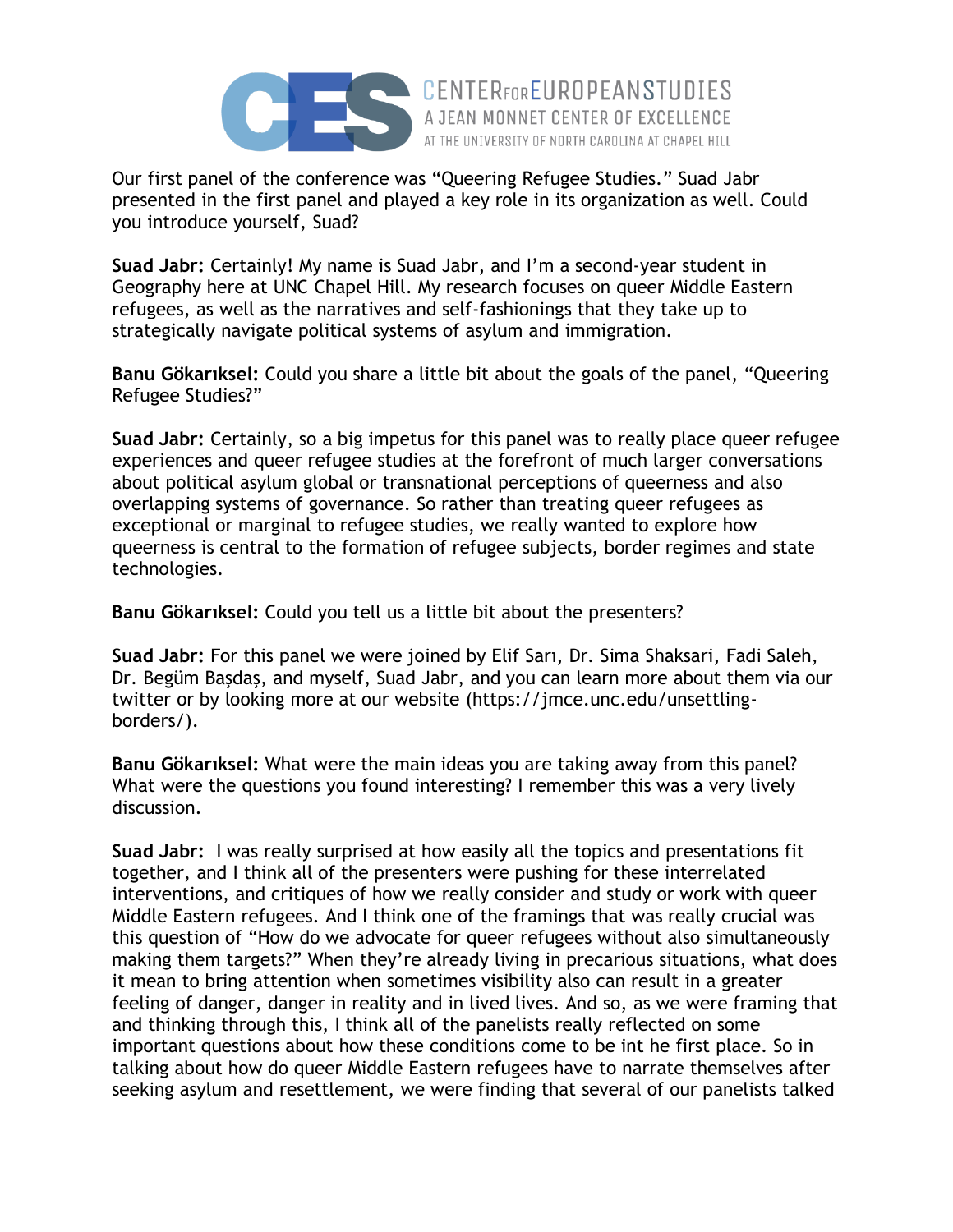

CENTERFOREUROPEANSTUDIES A JEAN MONNET CENTER OF EXCELLENCE AT THE UNIVERSITY OF NORTH CAROLINA AT CHAPEL HILL

about instances where they have to prioritize homophobia and transphobia in their narratives, and that rather than speaking to geopolitical conditions such as the war in Syria, or political destabilization or economic sanctions in Iran, these really crucial elements of someone's story, of how someone is, have to instead get left out, are deemphasized, as well as different kinds of violences that happen en route, in their refugee journey, as well as how rupturing this displacement is, the focus gets placed on the displacement itself. So instead, in narrating their lives, the panelists spoke to how Middle Eastern refugees have to claim different kinds of narratives, such as one of true selfhood, or one that has to conform different orientalist stereotypes, in which the Middle East is seen as a an antiqueer, nonqueer place, and the West becomes the promised land of queer freedom. Or in other situations queer Middle Eastern refugees place themselves as survivors of torture, or other classifications in order to fit the narrow refugee categories that are existing. So, I think meanwhile, in the midst of having to fashion yourself as a queer refugee, there are all these national prioritizations that are happening, all these different levels in which so many refugees are being admitted over others. Several of our panelists including Elif and Fadi spoke to how these different prioritizations in different countries end up pitting different queer Middle Eastern refugees against each other, such as this golden case of the queer Iranian refugees in Canada, or de facto prioritization of Syrian refugees, and what this means for questions of solidarity when the structure itself is a competitive hierarchy of queer asylum. And this led to a really rich conversation of temporary transit and how that's turned to indefinite waiting. And how in that waiting there's still so much queer life happening. And Dr. Begüm Başdaş really spoke to how that queer life looks and feels in her experiences working with queer refugees in Greece, and several of our panelists spoke to relations of trust and safety that are often fragile in refugee camps. And to come to our earlier point of how to advocate for queer refugees without making them targets, when queer refugees can face homophobic and transphobic violence, what that then means for how they can navigate these different spaces, how they can build relations with each other, how they can work together, and also what kind of networks of care and solidarity they can build.

So that's a pretty big overview!

**Banu Gökarıksel:** No, I think that's wonderful, that gives our listeners a good sense of what the conversations were about. Thank you, think that's great!

So now I'll turn to Lily Herbert to talk about the second panel, which was based on the documentary film, called Midnight Traveler, and explored uncertain journeys to and through the EU.

Could you introduce yourself, Lily?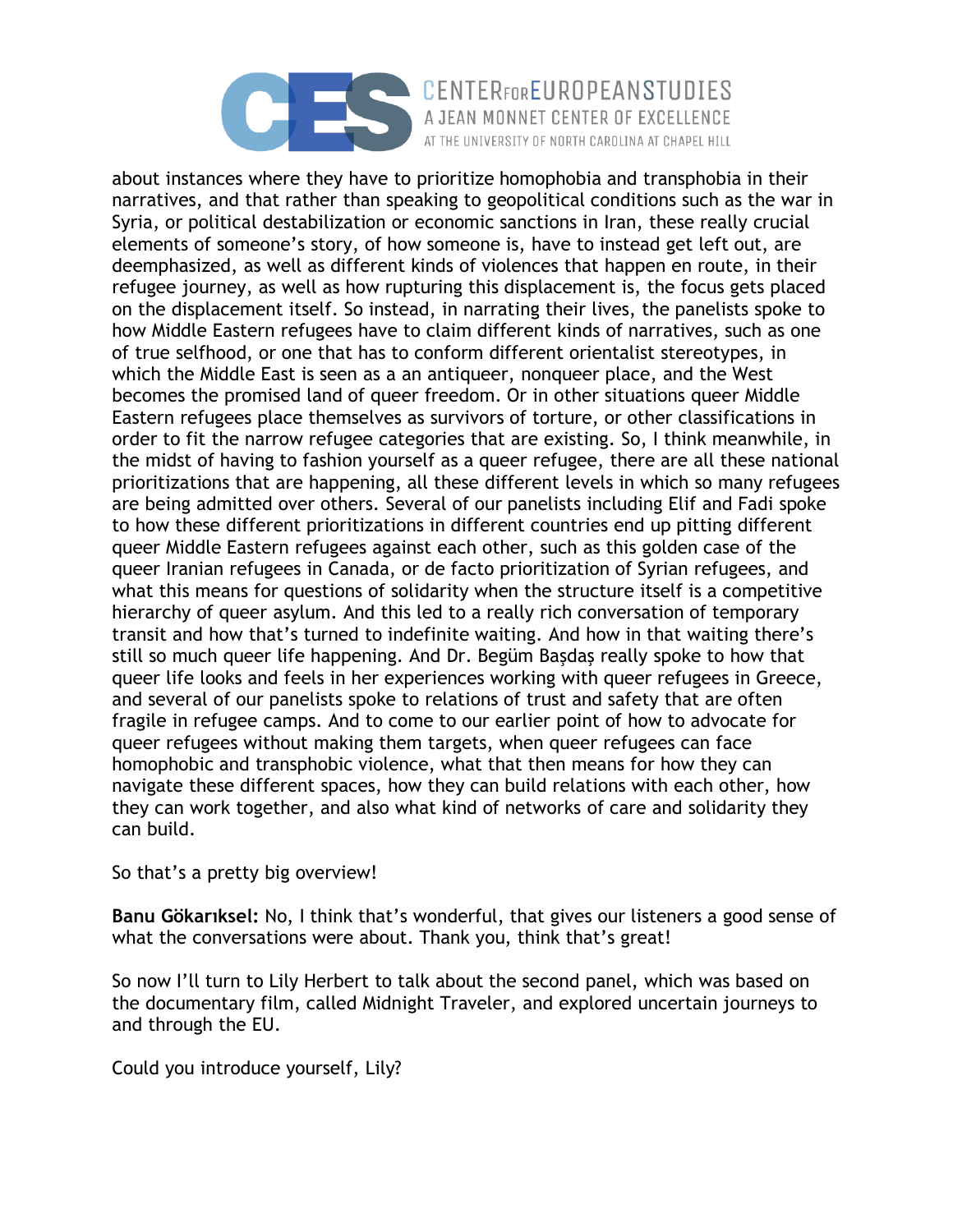

**Lily Herbert:** Hi, my name is Lily Herbert, and I am a PhD student in the Department of Geography at the University of North Carolina at Chapel Hill. My research incorporates critical geography and critical race theory to spatially analyze US federal hate crime data, and the complexities of data collection. I'm really interested in research communication and connecting the public with educational opportunities, which is part of the reason why I was so interested in the film Midnight Traveler.

AT THE UNIVERSITY OF NORTH CAROLINA AT CHAPEL HILL

**Banu Gökarıksel:** Lily, you suggested that we include this documentary film and a discussion about it at our conference. Why did you think that this film would be productive to include in "Unsettling Borders"?

**Lily Herbert:** So, Midnight Traveler is a 2019 documentary filmed on cell phone cameras by a family of filmmakers, whose quest for political asylum takes them from Afghanistan to Europe. This documentary is a first-hand account of displacement and border crossing and provides insights into the cruelties of border regimes and systems of refugee governance across Eurasia, but especially in the EU.

And we chose this film because it was actually created by people seeking asylum in the  $EU$  – not by US or Europe-based journalists or academics, who have the ability to easily navigate EU border regimes while they're filming and interviewing people who don't have that privilege. The film was pieced together from cell phone footage shot by all four members of an Afghan family from Kabul — two parents, Fatima and Hassan, who are both acclaimed filmmakers, and their two daughters, Nargis and Zahra.

And although watching footage isn't a substitute for being in a situation, the film gives a more equitable representation of their journey  $-$  as our panelists pointed out, the family's daily lives and joyful moments are given as much, if not more, screen time than the moments in which they experience fear and suffering, and the film conveys their humanity past just showing them as victims or one-dimensional actors, as coverage of people in vulnerable situations often does. But it also shows this visceral experience with border crossing that is really impactful, in part because it's being presented by the people living it.

**Banu Gökarıksel:** Who were the panelists that spoke about the film?

**Lily Herbert:** We were lucky to be joined for the panel by Emelie Mahdavian, producer, writer, and editor of Midnight Traveler — as well as Dr. Nadia Yaqub, a film scholar and Professor of Asian Studies at UNC; and Christian Wilhelm, Program Manager of International Masters Programs in the Department of Social Sciences at Humboldt University in Berlin.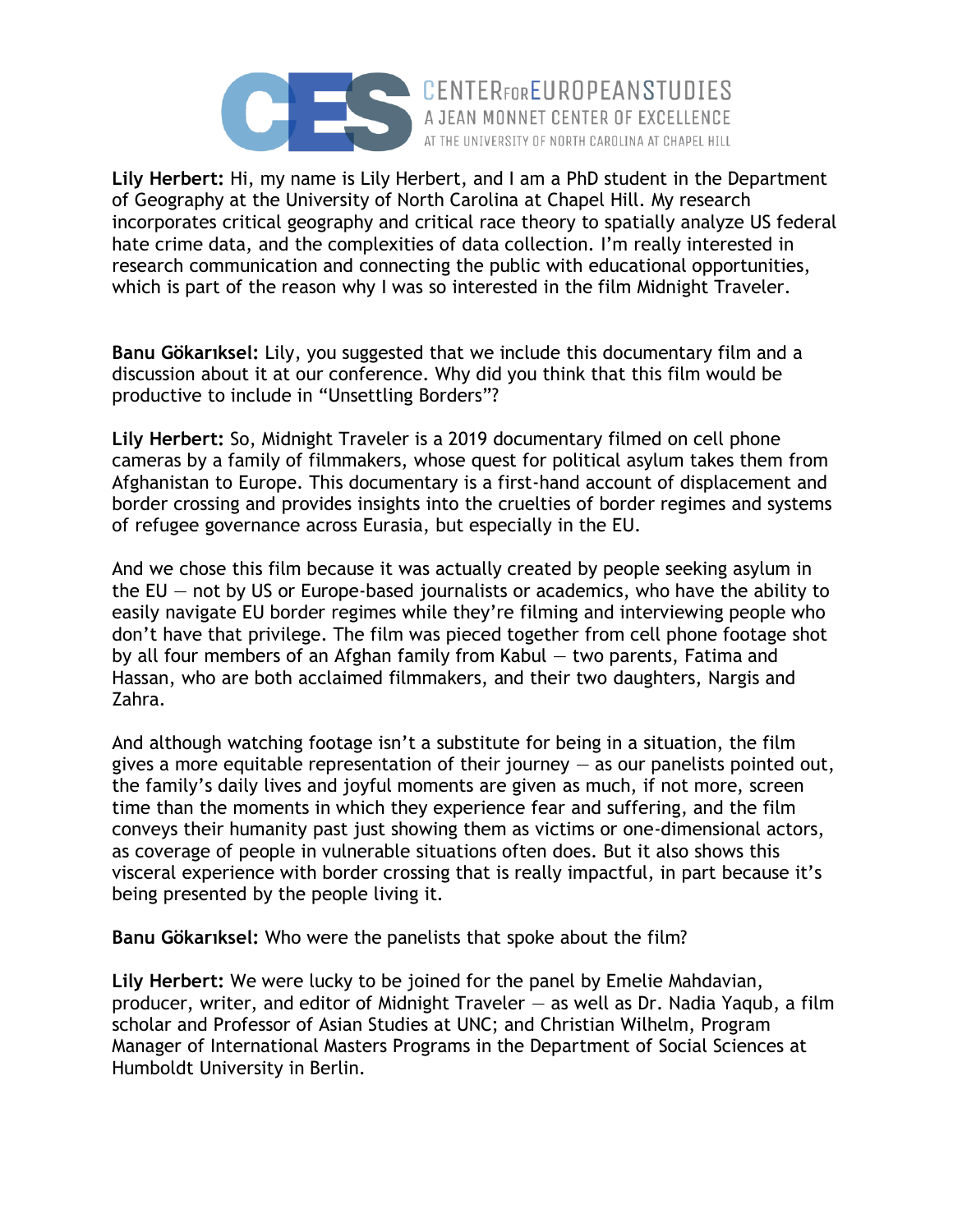

**Banu Gökarıksel:** What interesting aspects of the film did the conversation highlight?

AT THE UNIVERSITY OF NORTH CAROLINA AT CHAPEL HILL

**Lily Herbert:** Since the panel was virtual, we took a different approach to format than we probably would have, were we able to show the film in person. The film distributor kindly provided a link for attendees to watch ahead of time. And then for the actual panel on Zoom, we had panelists choose about 3 to 5 minutes of footage from the film that they wanted to show and talk about. And it was interesting because all four panelists had some overlap in the scenes that they wanted to show, so we had a dialogue about these scenes that naturally grew out of the commentary that followed them.

One of my favorite parts of the discussion was the context given by Emelie Mahdavian, the film's producer, writer, and editor. She was the one receiving cell phone footage from Fatima and Hassan's family, and she pieced it together while listening to their wishes, as well as considering issues with representation of people from Afghanistan in the US and Europe. She was the only member of the film production team who spoke both Persian and English, and so played a large part in advocating for what Fatima and Hassan wanted in the final film.

So we got to hear from her about how the production tried to unsettle stereotypes about people from Muslim-majority areas, but also tried to upend a range of power dynamics, from monolithic ideas about refugees, to what Emelie pointed out as the gendered, and often patriarchal, gaze of the camera and of filmmakers  $-$  for example, it's really important to highlight that this film was shot by three women and one man, and several women behind the scenes also played key roles in its production — instead of framing it as just a work by a filmmaker and his family. So that multidimensional analysis and context was really valuable to hear.

And I hope that the film continues to be shown in a broad range of contexts including classrooms and community events, because it is such a beautiful work of art as well as a story that provokes discussion about what representation is, and why it matters, especially in the context of minorities and refugees and asylum seekers in the EU.

**Banu Gökarıksel:** Yes, agreed, thank you so much, Lily.

Now I'll turn to Dr. Nathan Swanson to talk about our third panel which focused on racialization of refugees. Dr. Nathan Swanson presented his research as part of this panel, as did another organizer, Betül Aykaç.

Nathan, could you tell us a little bit about yourself?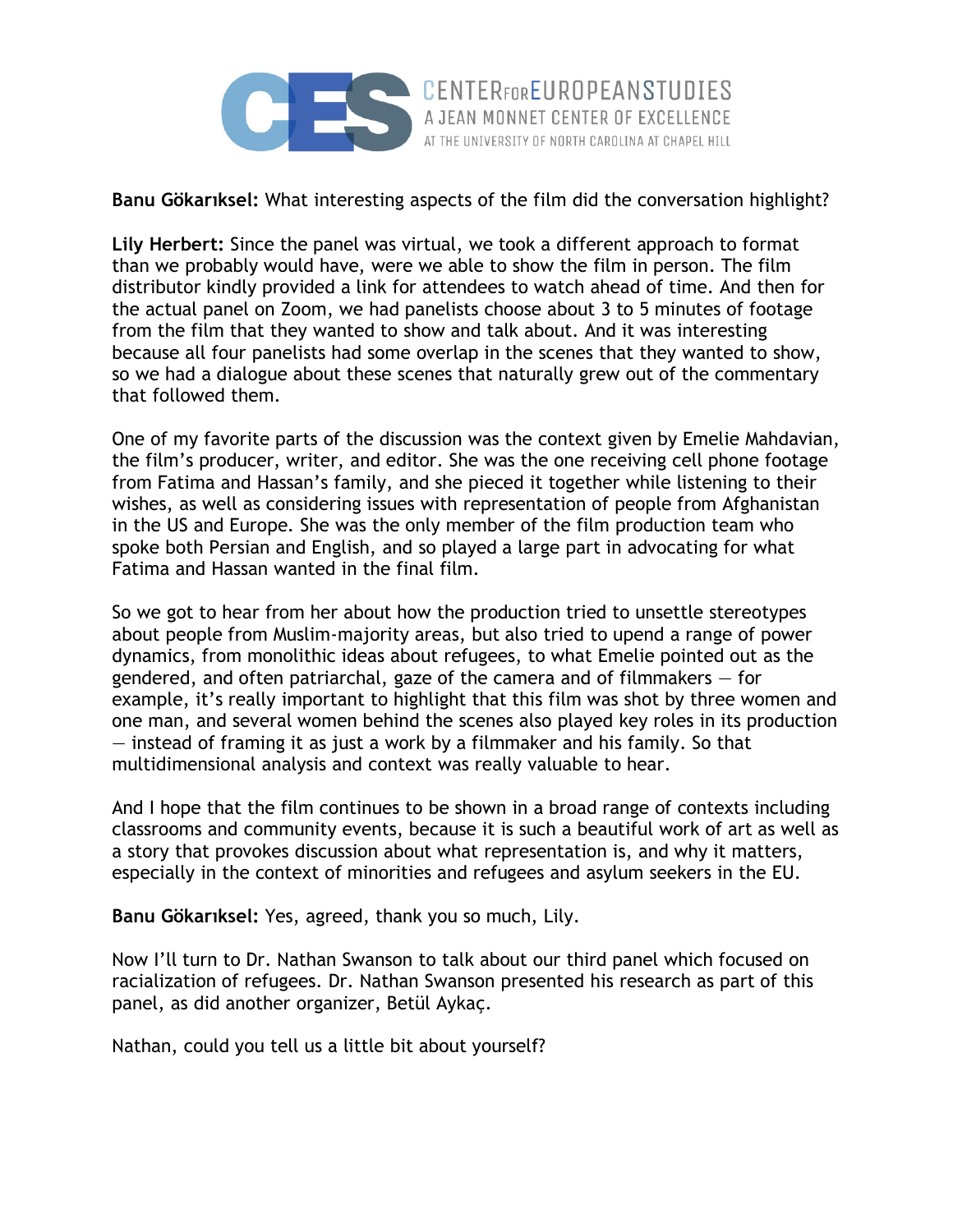

**Nathan Swanson:** Sure, thanks, Banu. I'm a postdoctoral fellow in the honors college in international programs at Purdue University having done my PhD in Geography at UNC Chapel Hill. I'm a political and cultural geographer whose research focuses in three areas: geopolitics of everyday life, public space and power, and critical cartography and countermapping, which I do as a member of the Countercartographies Collective. I've previously on research in the Middle East, and now I'm focusing on Middle Eastern communities in Sweden.

AT THE UNIVERSITY OF NORTH CAROLINA AT CHAPEL HILL

**Banu Gökarıksel:** Thank you so much, and we're going to meet Betül in a few minutes. Could you tell us a little bit about the other panelists? Who were the other presenters, and what were some of the highlights from the presentations?

**Nathan Swanson:** Sure, the first panelist was one of the co-organizers of the conference series, Betül Aykaç, who is a PhD student in Geography at UNC Chapel Hill. Betül focused on anti-Arab racism in Turkey through a couple of images, including the removal of Arabic signs in Turkey, and an image of Syrians celebrating New Year's which went viral and caused a backlash in Turkey. And Betül talked about these not only as xenophobic moments but put them into this much longer discourse in Turkey about Turkishness and the meaning of the modern Turkish state and Turkish identity. So, in that sense it was this long position of Arabs as the ultimate other of the Turkish state, representing the past, representing the East, and not the West, toward which the modern state tries to focus itself. So, he talked about the way this carries out in the everyday of lives of Syrian migrants, especially as they become increasingly visible.

The next panelist was Dr. Priscilla Layne, who is an Associate Professor in German at UNC Chapel Hill, and Priscilla talked about the history of race as a concept in Germany, especially in the past century or so, and thinking about this contradiction between his long understanding of German identity being a white identity, but also German society inherently rejecting the idea that racism exists, either because everyone has decided to reject the idea of race, as a biological concept, and therefore saying, "Well, removing the word removes racism," or charging xenophobia rather than racism when talking about racialized experiences. Soo Priscilla talked about this in a historical context, and then thinking about how this is applied to more recent immigrants, how this has come into political discourse, and most importantly in the context of denying race as an issue in Germany, some popular scholarly and political attempts now to push the conversation to confront racism in German society.

The third piece of this panel was presented by Dalia Abdelhady who is an associate professor in sociology in the Center for Middle Eastern studies at Lund University in Sweden, and Dalia was focused on wanting to understand how cultural dimensions and discourses in mass media create justification for how Syrian refugees are treated. She's focused this study in a number of EU countries, as well as in the Middle East and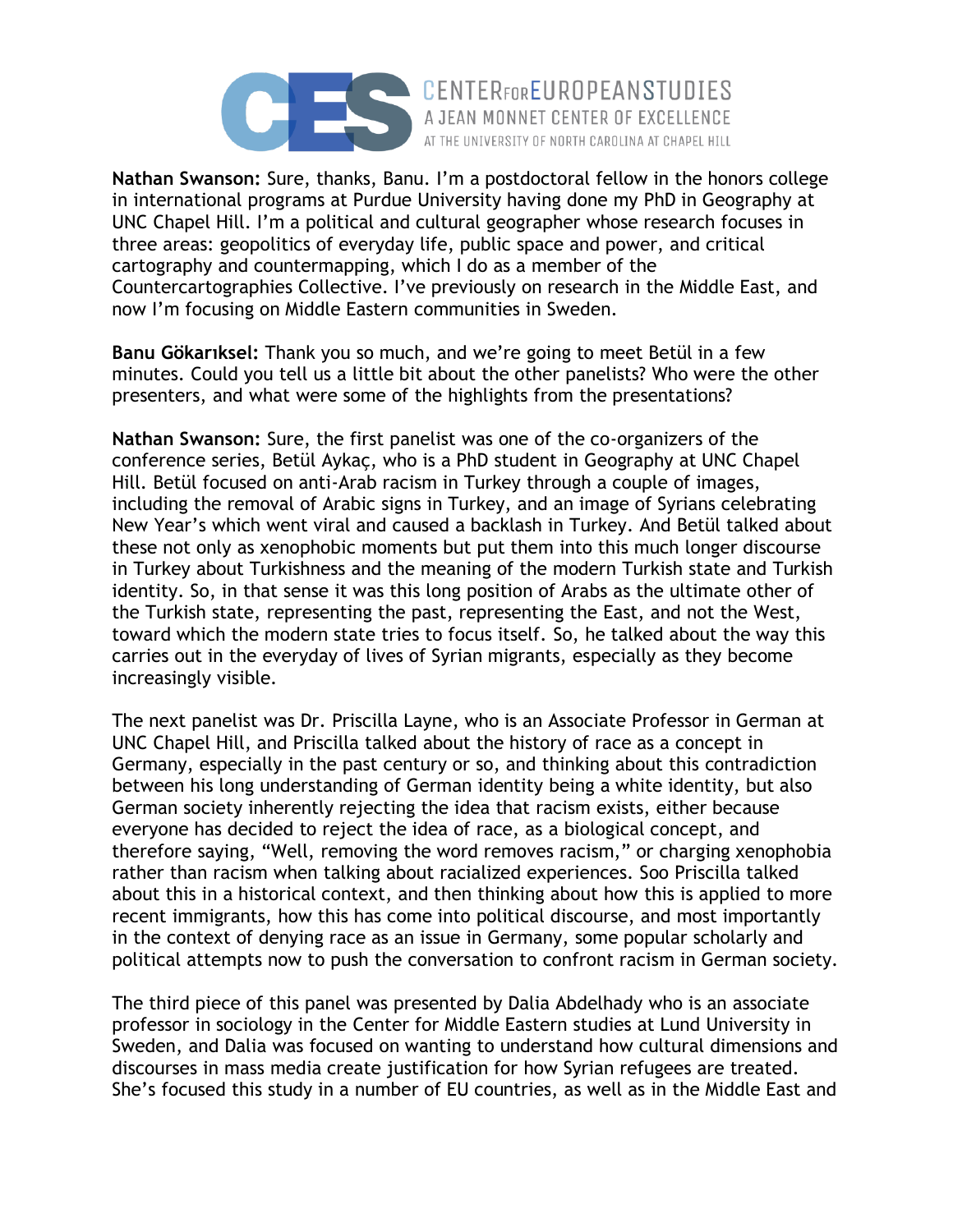

the United States, and in this talk she focused on Swedish newspapers during the 2015 refugee crisis. And she found that the majority of these were written from a humaninterest perspective—you learned the names of refugees, you heard their stories, you were driven to empathize with them. But as soon as she introduced "Islam" into the search query, the results radically changed. Suddenly about a 2/3 majority of the stories were framed by conflict, through dangers presented by refugees, and the dehumanized mass of refugees coming into Sweden. And she concluded this very powerfully, by saying that based on this discourse, a refugee cannot be a refugee, human being, and Muslim at the same time.

AT THE UNIVERSITY OF NORTH CAROLINA AT CHAPEL HILL

The final piece to this panel was my paper, which was looking at a short film called "This Year's Average Swede," and this was a short film made by a Syrian refugee, called Omar, who was in Sweden since 2015. And in the film, he is on a reality show as a contestant trying to showcase his talent as the "Best Refugee." So, he gives his whole case based on expectations of what a refugee, or a well-integrated immigrant in should be: eating Swedish foods, doing Swedish things, holidays, all these things. And so, he wins the contest, and goes out to celebrate with some Arab friends, at which point they find that they're not allowed into the club. And as they're on their way to the celebration, they look up and see this sign about Sweden having "No-go" zones, which has been a long Islamophobic discourse in Europe about invading Muslims. And so, they find that the club in fact is a no-go zone for them, and Omar lists all these other no-go zones he's found in life, like housing discrimination, workplace discrimination, and so on. And so, I argue that he's inverting that discourse—that when you look into the perspective of everyday life, you begin to see the discourse of the no-go zone really break down, and you can understand the everyday experiences of refugees, the way that these discourses spread without any kind of accountability—they're done by rising right wing political forces, by media with really no sort of consequence.

**Banu Gökarıksel:** That sounds really interesting. What did you find the most striking in these discussions? In the points that these different presenters brought up, especially in these different contexts—Syria, Sweden, Germany—the different parts of Europe and the Middle East?

**Nathan Swanson:** For me, I kept hearing in my mind this phrase from an interview with Edward Said, who talked about "the astonishing persistence of orientalism"; the way much orientalism has in so many ways been revived, reinvented. Orientalist ideas are drug out or adapted to the current moment, are circulated, and keep having these different lives in these different places. And all these papers showed this happening in different ways, whether it was through political discourses, through media discourses. Just highlighting the longevity of these racist narratives—the way that they're so easily picked up, remade, and reused throughout this wide geographic area at different times and different places.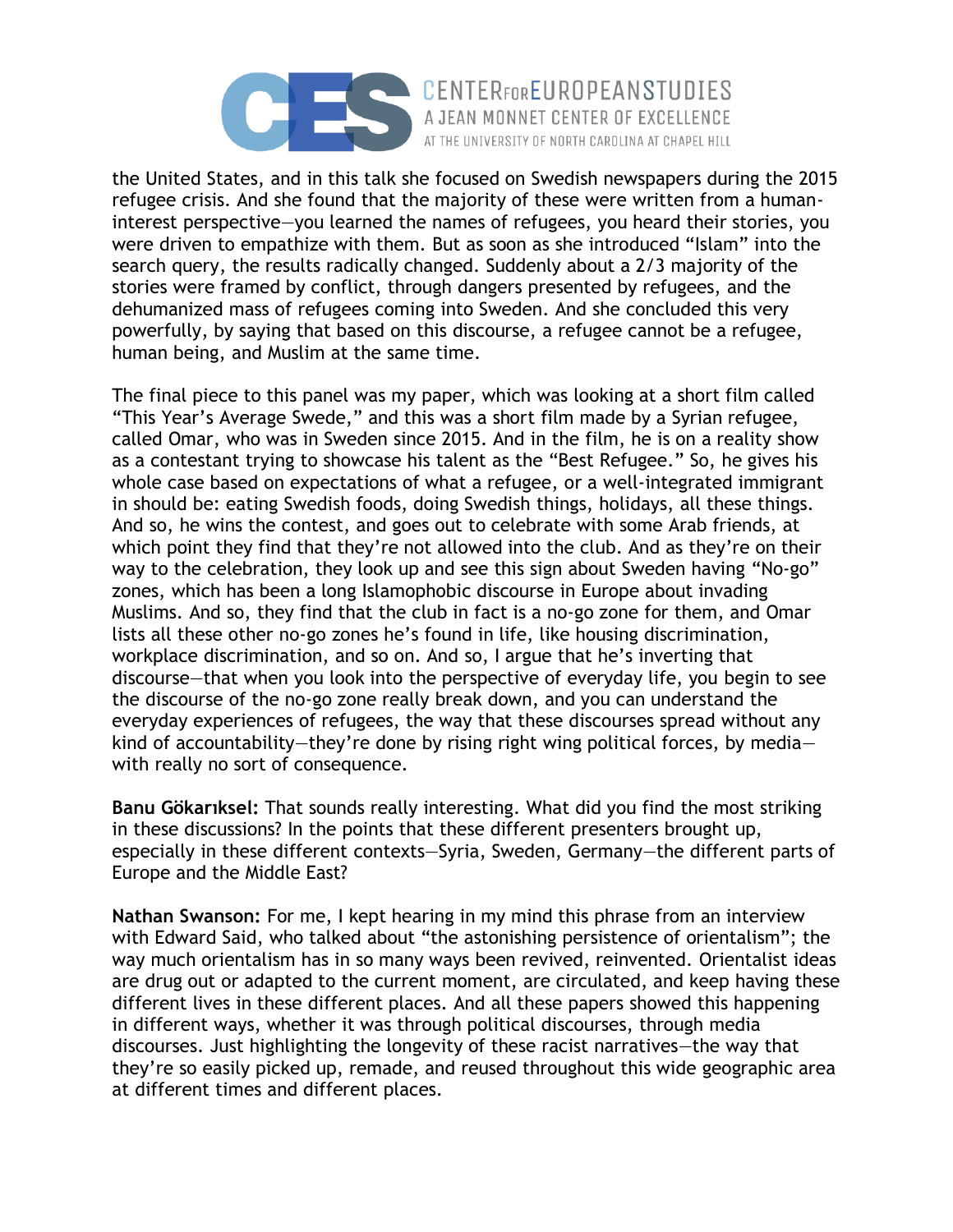

**Banu Gökarıksel:** Right, and the centrality of race, racial difference to Orientalism.

Our fourth panel examined refugees and the crisis of states, rethinking border regimes and states technologies in the EU. Dr. Devran Öcal, Betül Aykaç, and I presented a joint paper at this panel, and I will speak now to Devran Öcal about this panel.

Could you introduce yourself, Devran?

**Devran Öcal:** Sure, I'm a political and cultural geographer. Broadly speaking I'm interested in political geography and geopolitics diaspora studies and international migration. I obtained my PhD degree in Geography from UNC Chapel Hill in May 2020. My dissertation research engaged state formations and geopolitics with a focus on Turkish Sunni Mosque communities in Germany. And my new research project focuses on Kurdish border towns in Eastern Turkey through the concepts of domestic geopolitics and legal geographies. Currently I work as a job lecturer for the Center for the Middle East and Islamic Studies at UNC Chapel Hill. Also, currently I am the guest editor of the journal "Relfektif" which is based in Istanbul Bilgi University.

**Banu Gökarıksel:** Great, I don't think I knew about that last bit—congratulations! Could you tell us a little bit about the panelists and the main questions that were posed at this panel?

**Devran Öcal:** Sure, there were four presentations given at this panel. The first was given by Karen Culcasi, from West Virginia University, and she talked about the German state's response to the recent Syrian refugee crisis.

Then, we listened to Martina Tazzioli from Goldsmith University of London. Martina's focus was on the Italian state's refugee policy in the context of the covid-19 pandemic. Using the concept of hygienic borders, Martina told us how the Italian state used covid 19 precautions as an excuse to confine refugees.

After this talk, Kirsi P Kallio, Jouni Häkli from Tampere University discussed the asylum system in Europe by focusing on the embodied encounters between asylum seekers and government officers.

Finally, we concluded this panel with Banu Gökarıksel, Betül Aykaç, and my joint presentation on the Turkish state's strategies of governing refugees through deliberate inaction.

**Banu Gökarıksel:** Great thank you. So, what were the main points, or insights that were really striking to you?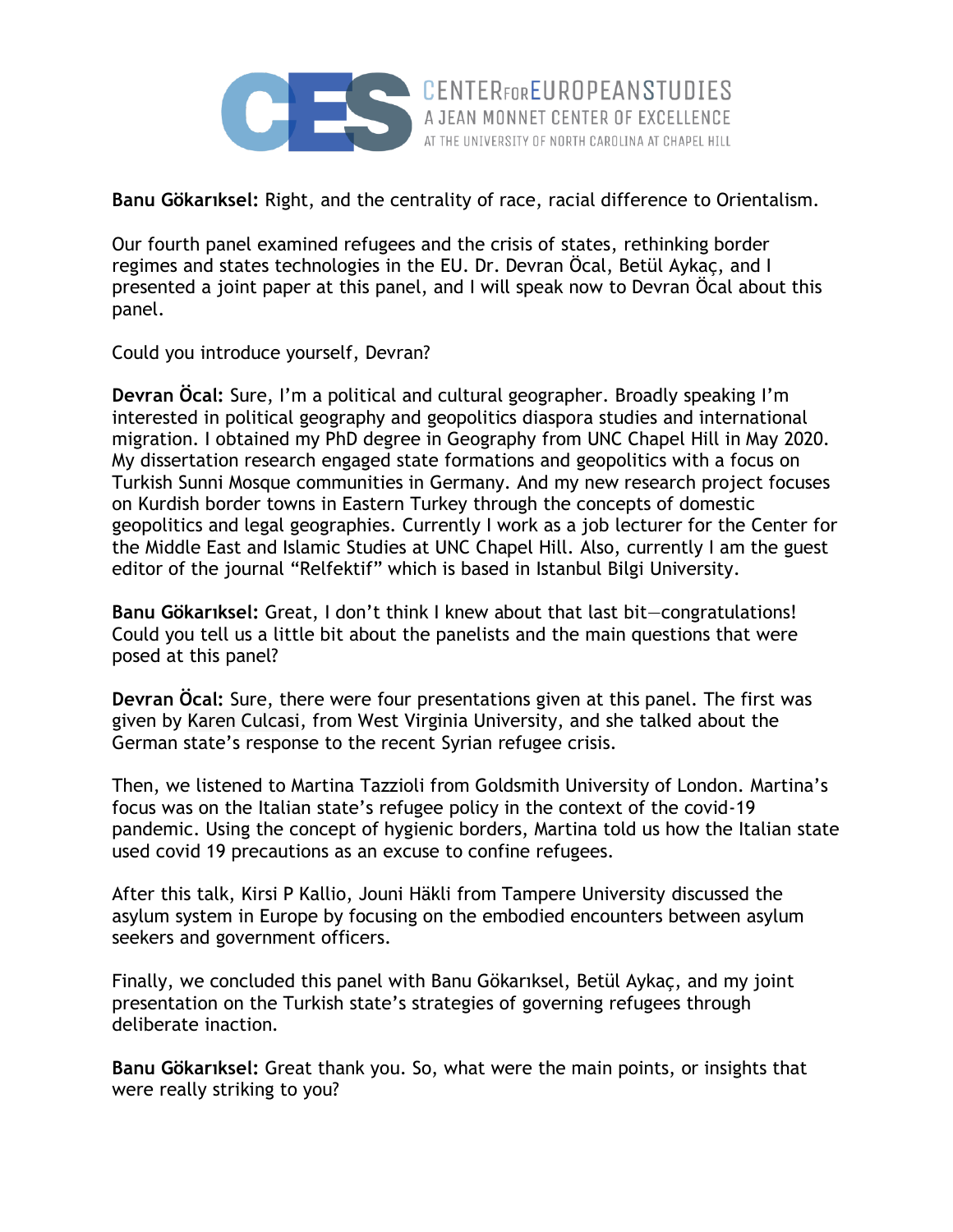

**Devran Öcal:** If you look at these presentations together, there were few common themes that we can take away. First, I guess the presentations given in this panel fit perfectly with our panel title, which was "Refugees and the Crisis of States." The panel is focused on different geographies such as Turkey, Italy and Jordan, but all the talks underlined how the recent refugee movements have put states across the Middle East and Europe into an unprecedented governmental crisis/ We usually talk about a refugee crisis in the mainstream media of our academies. Yet this panel shows that this is indeed a crisis for the border regimes and territorial governance tools. In the face of the massive migration streams from North Africa to northern Europe have entered into a border regime crisis. And in this period, we even witness how the political borders of Europe have been extended to Turkey and North Africa.

So, our panelists underlined how states have developed unique technologies to help take this crisis under control. I guess the most striking point here is that governments have not mainly applied violence when the massive refugee migration challenged their borders. Instead, as three of our panelists directly focused on, a humanitarian discourse went side-by-side with border security technologies and unique ways of governing. For example, Karen Culcasi's talk, depicts very well to how humanitarianism and territorial security discourse co-existed in Jordan. The camps hosting Syrian refugees in Jordan are humanitarian centers with lots of primary healthcare, education facilities, and job training centers. Yet they are also the confined areas that function as a detention center and limit refugees' movement within Jordan. In this talk, Karen also mentioned the Kafala system in Jordan, according to which refugees need sponsorship from Jordanians to get out of refugee camps. The state uses the Kafala system to get rid of responsibility for refugees, because the Jordanian sponsors take responsibility for the refugees' livelihood.

Similarly, when we look at Martina Tazzioli's talk, this talk also revealed how humanitarian discourse of protecting the refugees from the virus infection is used to confine refugees in certain areas. The hygienic sanitary border regime keeps refugees inside Italy, but simultaneously confines them in locations outside the broader Italian society, and obscures ways of applying for asylum. Just like the Kafala system, here, hygiene is used as a government technology to confine refugees.

There is also similarity between these arguments and our presentation, which was about the state invisibility. We did not specifically mention Turkey's border regimes, but we also highlighted Turkey's so called "Welcoming Open" border regime. But our focus on the invisibility of state similarly highlighted an unwillingness to help refugees by not paying attention to their problems and needs. Our talk basically argued that turkey's various state mechanisms form local government systems to judiciary and law enforcement, trivialize or ignore discrimination exclusion and exploitation cases against refugees. For instance, many refugee women are exploited by the second wife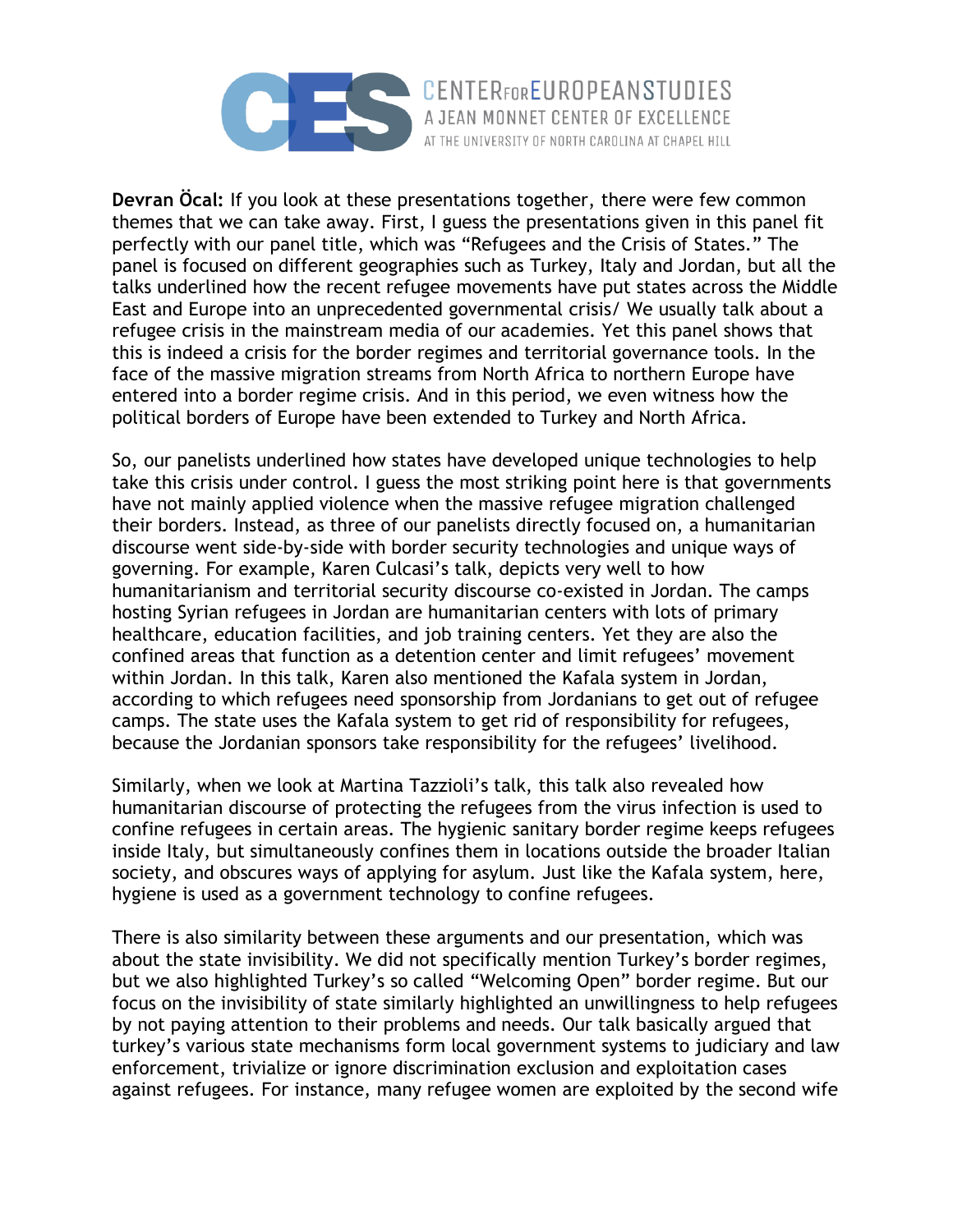

system—they are not protected by the state even though this system is illegal in turkey. So here we see another state technology governing this crisis.

When we bring these three talks together, it appears that a type of small violence is used against refugees as a governmentality and disabling tool.

AT THE UNIVERSITY OF NORTH CAROLINA AT CHAPEL HILL

And finally speaking of disabling refugees, Kirsi and Jouni's study is also interesting because it focuses on the asylum system in general through the embodied encounter between state officers and asylum seekers. Here at this talk, Jouni and kris focused on two concepts—objectification and subjectification. These two concepts reveal how governmentality puts a barrier between officers and the asylum seekers to prevent any personal relationship and intimacy. So, the asylum system became very mechanic and robotic, and refugees' agency to articulate themselves and act like a human being with full capacity is taken away from them.

In conclusion, the presentations in this panel summarized very well the current government situation across the Middle East and Europe. Usually, the refugee crisis is depicted as a crisis of refugees. In reality, we see how it has been a crisis of the borders and territorial regimes of modern nation states in Africa the Middle East, and Europe. I can say that these talks also urge us to consider other state technologies concerning this crisis. Thank you for listening.

**Banu Gökarıksel:** Thank you, that was a really good discussion of the panel.

We concluded the conference Unsettling Borders with a roundtable discussion that brought together scholars, activists, and community organizations from North Carolina. Betül Aykaç is going to share with us the discussion at this roundtable, but first Betül could you introduce yourself.

**Betül Aykaç:** Thanks Banu, sure. I am a PhD student in geography at UNC Chapel Hill and I have a background in sociology and political science. My MA study focused on the racialization of Syrian refugees in Turkey through a historical and feminist geopolitical framework. Along with refugee studies my research interests also include geographies of resistance and autonomy and also alternative economies.

**Banu Gökarıksel:** So, could you tell us a little bit about the roundtable and the participants at the roundtable and maybe share what we aim to do with this round table for our listeners.

**Betül Aykaç:** Sure. Our goal in this roundtable "Learning, Teaching and Community Building with Refugees" was to bring scholars activists an NGO volunteers together, see practical interventions that seek to address refugees' problems, and also discuss the ways of ethical engagement with refugees. We had five amazing panelists in our panel,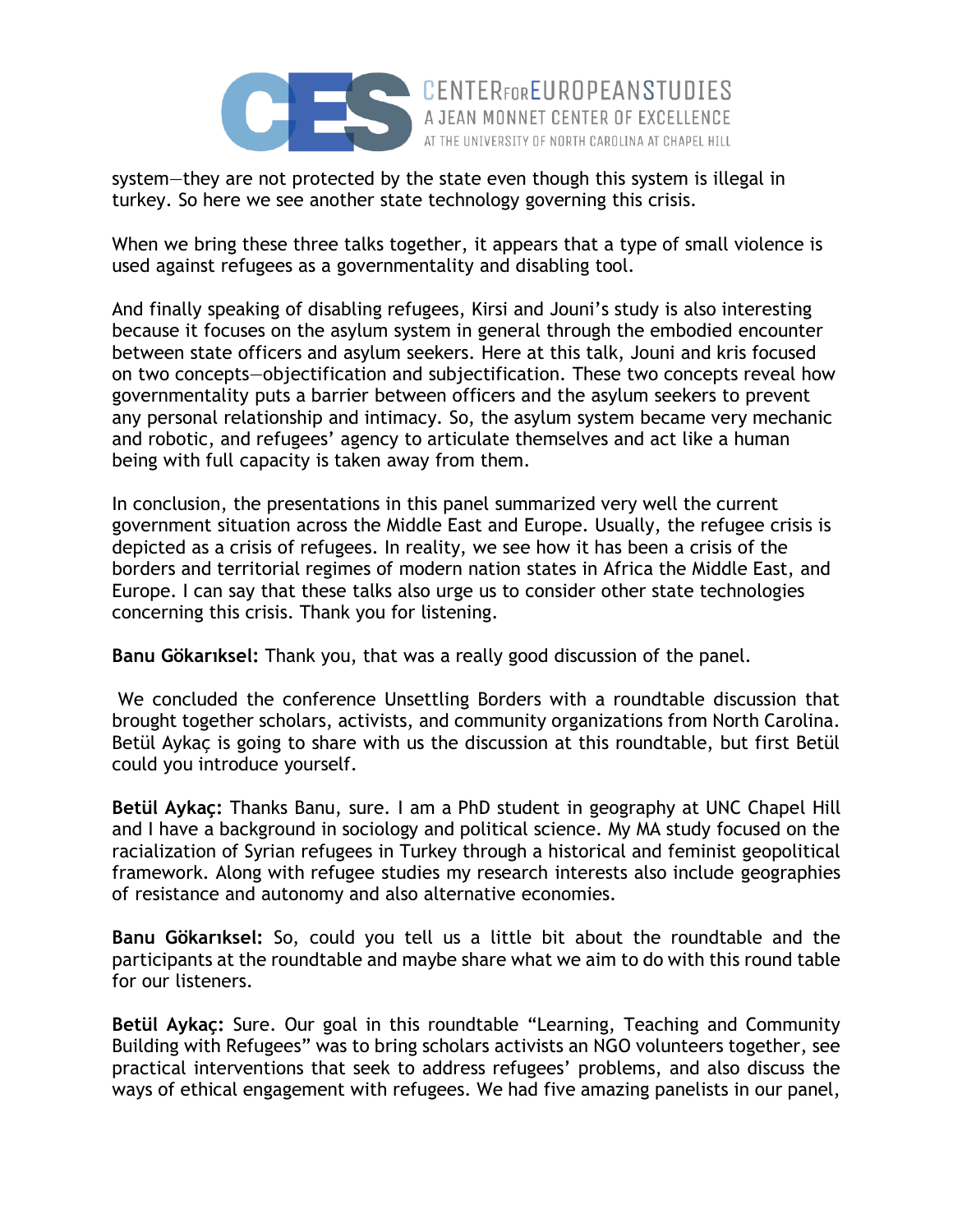

each of whom explained to us their wonderful works they engaged with. I will try to briefly touch upon their work and do my best to introduce their efforts.

AT THE UNIVERSITY OF NORTH CAROLINA AT CHAPEL HILL

Our first panelist was Christian Wilhelm, who was also with us in our second panel on the documentary midnight traveler. As Lily already mentioned, he is the manager of the international master's program in Humboldt-University in Berlin. In our roundtable, Christian shared his and his colleagues' efforts to make it easier for refugees to access higher education in Germany by taking advantage of his department's international nature. Their efforts provided solutions to two main problems that refugees encounter: the first is the German-language fluency requirement even for the programs taught in English, and the second is the difficulty of refugees in obtaining documents and certificates from previous institutions. With their efforts, they started a new MA track for refugees. In this track, refugees do not have to prove German language skills and start studying directly in a regular study program. They also provided flexibility in providing documentation like certificates and diplomas.

Our second panelist was Diya Abdo. She is the Director of UNC Greensboro's Center for New North Carolinians. She talked about their initiative, Every Campus a Refuge in Gilford College, which aims at supporting refugees through housing and integration on the college campus. She defines their group as a group of volunteers coming together to represent the idea of radical hospitality. Diya Abdo asked us to reimagine our use of space and our resources, and especially the campuses. In this initiative, they have housing opportunities for refugees within the college, and since 2016, they have hosted 60 refugees on the campus. Their initiative also helps refugees when they are ready to move off the campus after they found employment. The initiative pays the first month's rent and utilities. So, it is an excellent opportunity for refugees to ease their problems.

Our third panelist was David Sandy Marshall, who is an Assistant Professor of Geography at Elon University. In his discussion, Sandy Marshall emphasized that the relationships with the refugees tended to reinforce stereotypes and uneven power dynamics rather than truly support refugees. And he explained how he attempted to seek commonalities between different community groups through an undergrad class named urban geography. Throughout the semester he worked with an organization that was built upon refugees' agricultural knowledge. This initiative created several community gardens and farm food items that could be sold to the local community. Sandy Marshall brought his students to work with them, to work with refugees on the farms. On the farms, the students helped refugees produce farm food items and learn about the history of those foods and traditions from their home countries.

Our fourth panelist was Meagan Clawar, the program manager of Refugee Community Partnership. In her discussion, Meagan highlighted that refugee communities are resettled in apartment complexes, with poor public transportation and a language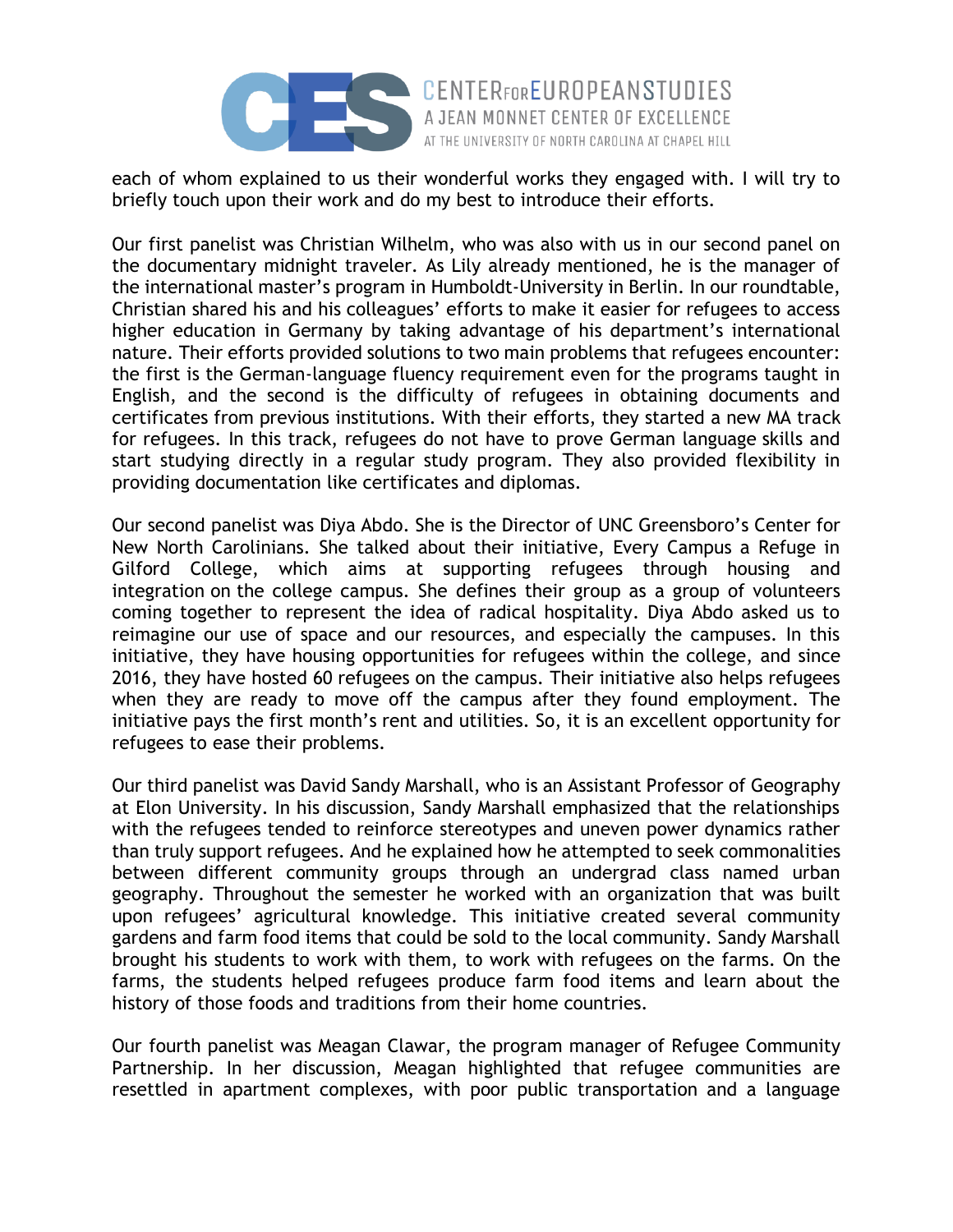

barrier that perpetuates their isolation. So, Refugee Community Partnership is an initiative to build unique and holistic community infrastructure for those rebuilding home in North Carolina. The organization is working alongside the community members and serving as a hub for any innovation, idea, or program that could advance refugees' conditions in the community.

AT THE UNIVERSITY OF NORTH CAROLINA AT CHAPEL HILL

Our last panelist was Lizzie Russler. She is an undergrad at UNC-Chapel Hill. Lizzie's interest in migration flourished when she was an exchange student in Switzerland. While she was there, she saw how climate change was creating vulnerability, and moreover, the people least contributing to the problem were actually the ones who were most impacted. This fact led her to engage more with refugee communities. She is now working with UNC Center for European Studies' Working Group on Refugees, Europe, and Service Learning, and through this working group, they are bringing different integration approaches into the conversation and seek out to learn about the experiences of refugees. They also build community partnerships and provide refugee assistance programs. Along with this, Lizzie is also working with urban refugees through a nonprofit called Hope of Children and Women, run by refugees for refugees in Kampala, Uganda.

I know this is a very brief introduction, of course, and I feel like I am not doing justice by explaining them one by one. So, I highly recommend our listeners learning more about these fantastic initiatives and collaborations. But thanks, Banu, for giving me the chance to talk about these initiatives.

**Banu Gökarıksel:** Thank you, I think that was a really nice summary of the discussions and all the amazing work that our roundtable participants are doing. What were the points that you found the most interesting in this conversation, Betül?

**Betül Aykaç:** Honestly, it was very inspiring to see all of the great works that the panelists engage in. I particularly found very important most of our panelists' emphasis on stereotypes and the "refugee" label. For instance, Christian told us in his presentation that while they named their MA program as "refugee track" first, the refugees were uncomfortable with the title, and therefore the university changed it to "Berlin track". Such examples led us to a great discussion on when one stops being a refugee and how the title itself can be an obstacle or psychological barrier in integration for the refugees. I think that was the most striking point for me in the panel. It was also great to see our students' activist works and how universities and campuses are filled with opportunities that might be utilized for the refugees. One last thing that I keep remembering is the emphasis of all of our panelists that the motivation was not pity but rather an understanding of fairness. This is definitely worth acknowledging, and I consider it one of the very first points of ethical engagement with refugees. Thanks!